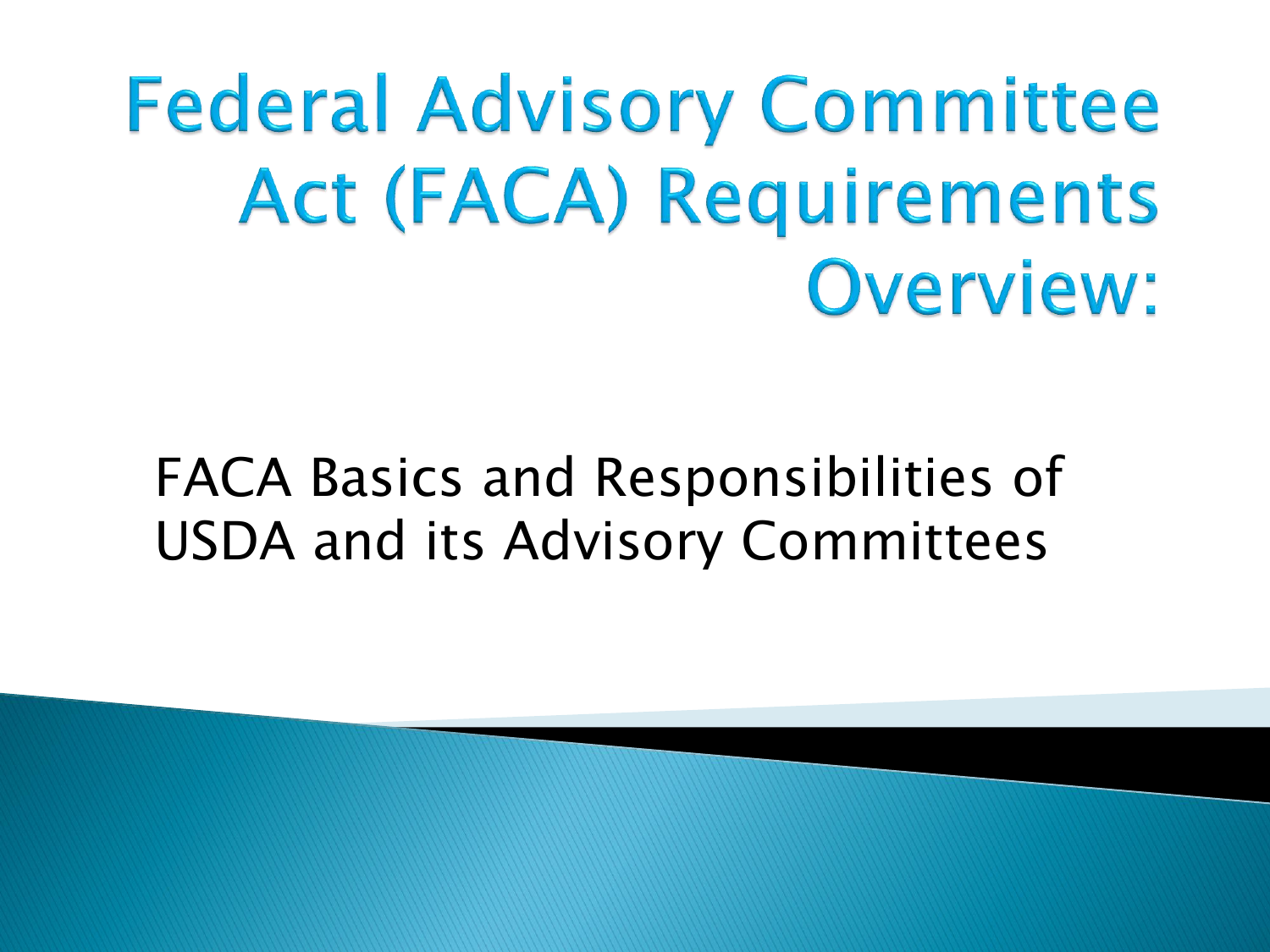## What is FACA Advisory Committee?

- Federal Advisory Committee Act (FACA)
	- Provide advise and recommendations
	- Act promptly to complete work products
	- Comply with cost controls and recordkeeping requirements
- ▶ Established by Statute, the President or Federal agency, or "utilized" by the President or Federal agency
	- To obtain advice or recommendations for the President or agency
	- Group meets with at least one non-Federal employee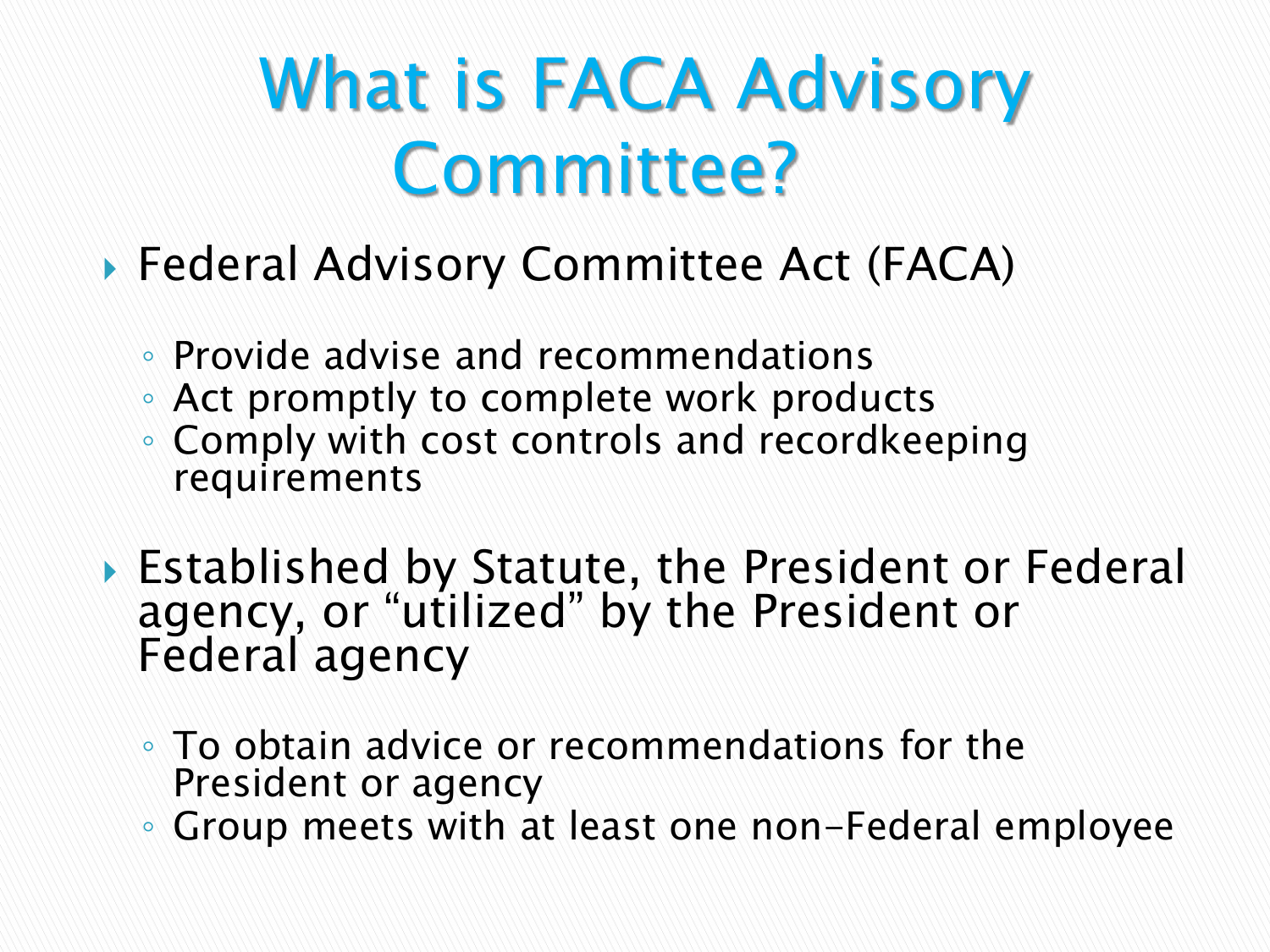# **Basic Requirements of FACA**

- Govern the creation and use of Federal advisory committees
	- Develop and file a charter with Congress
- Advisory function only Maintain a fairly balanced memberships
- ▶ Hold Open public meetings
- Announce all meetings in Federal Register
	- 15 days prior
- ▶ Keep minutes or summaries of the meetings
- Maintain committee documents for public inspection.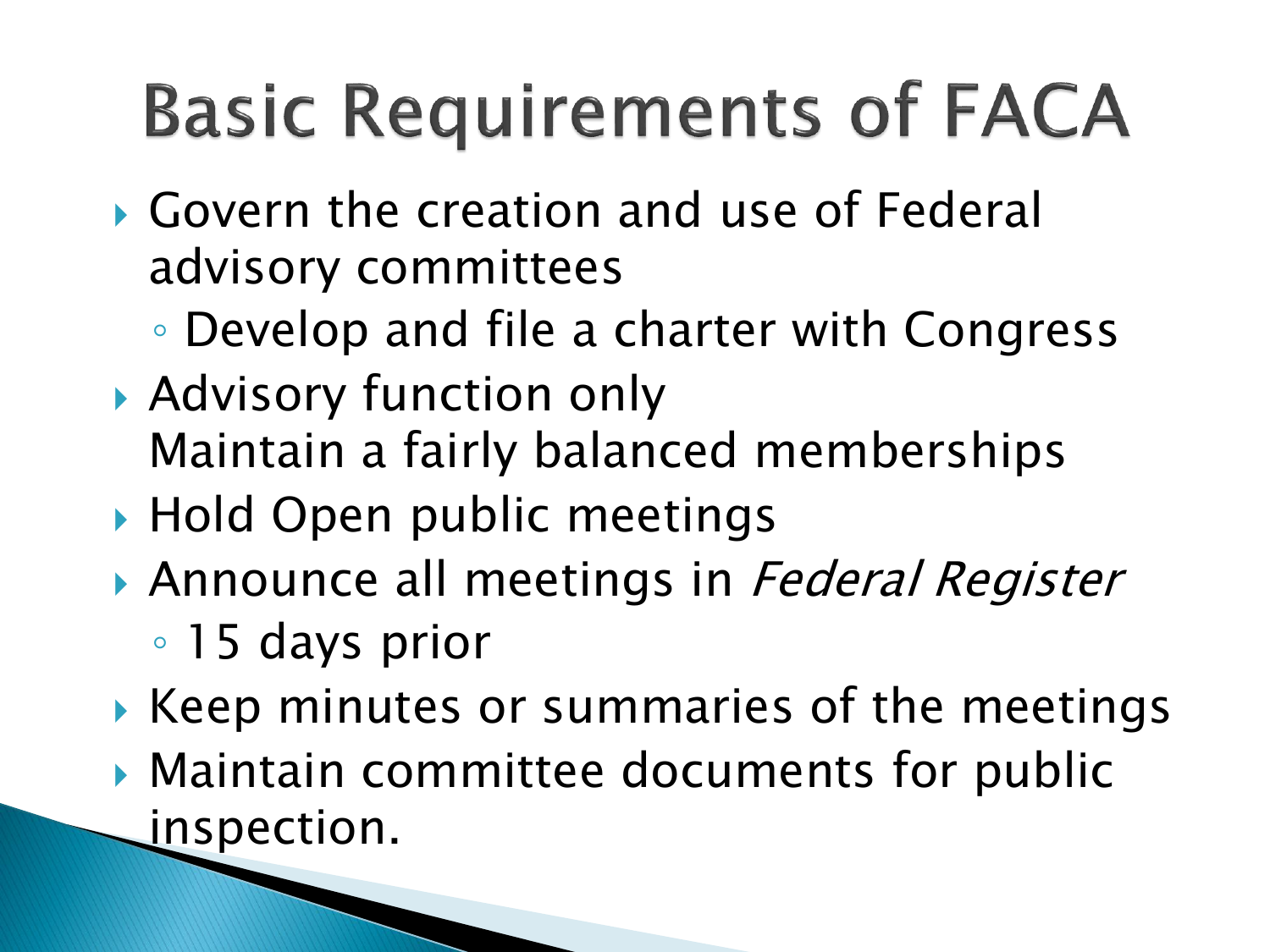#### USDA - White House Liaison Office

- Serves as oversite authority for the Committee Management Program
- Committee Management Officer resides
- Review and approve work products of the Advisory Committees.
- Other actions as directed by the Department.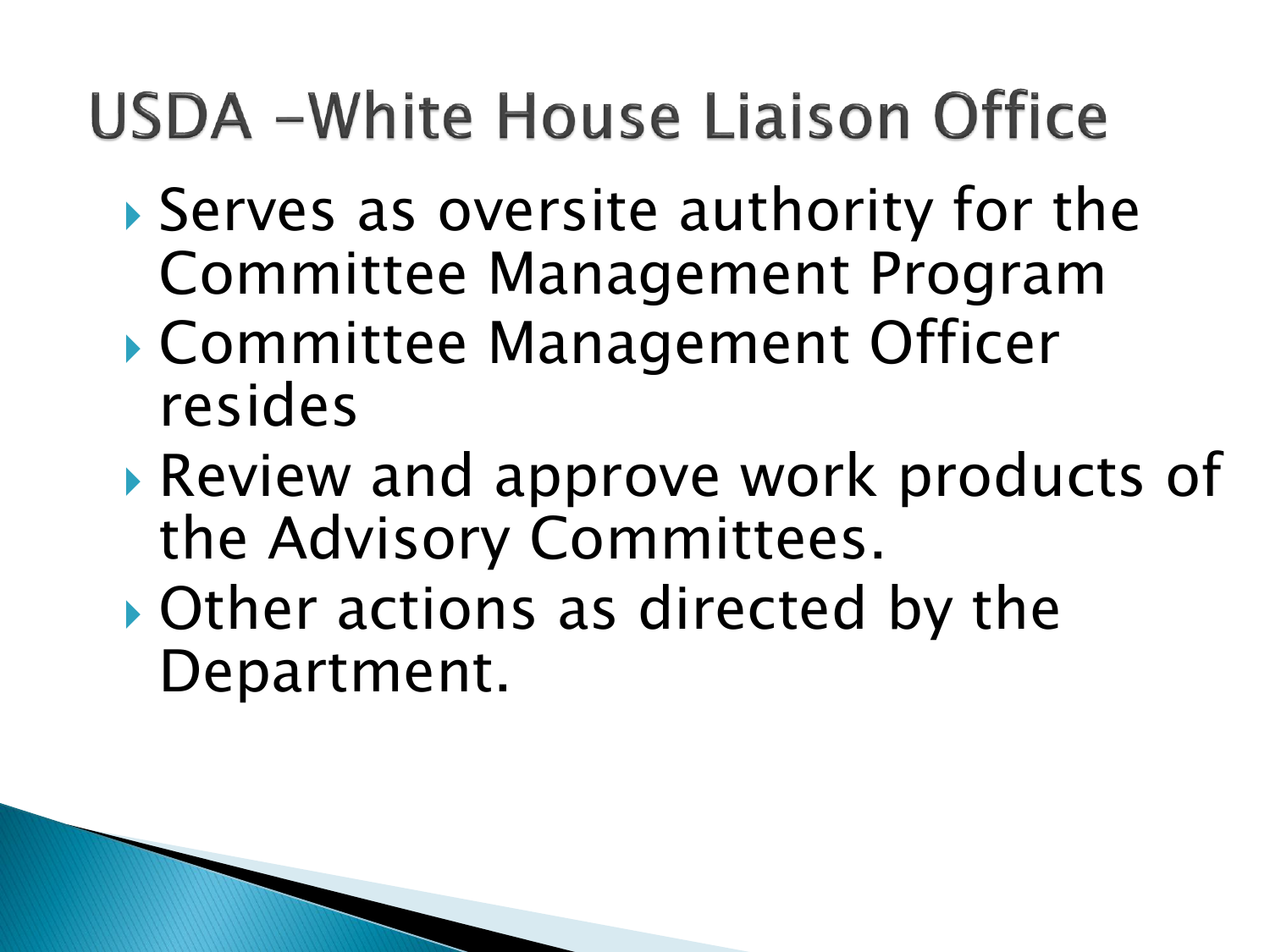## **Committee Management Officer** (CMO)

#### Committee Management Officer (CMO):

- ▶ Exercise control and supervision over the advisory committees.
- Assign responsibility for the assembly and maintenance of the reports.
- Carry out, on behalf of that Department (USDA-OSEC), the provisions of the FACA, applicable laws and regulations.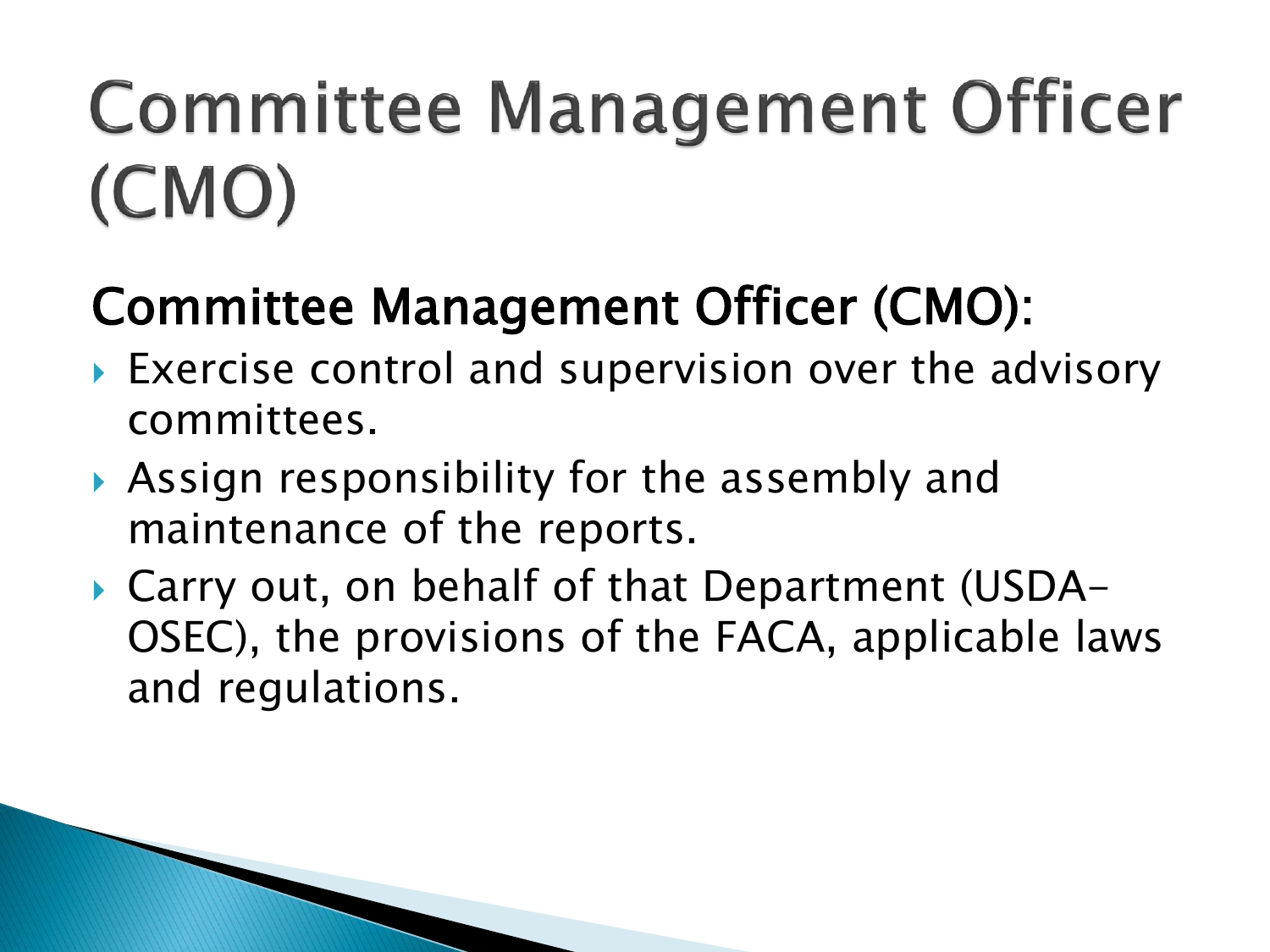# **DFO Role and Responsibilities**

Designated Federal Officer (DFO):

- ▶ Ensure compliance with FACA, and any other applicable laws and regulations.
- Call, attend, and adjourn committee meetings
- ▶ Approve agendas.
- Maintain required records on costs and memberships.
- ▶ Ensure efficient operations.
- Maintain records for availability to the public.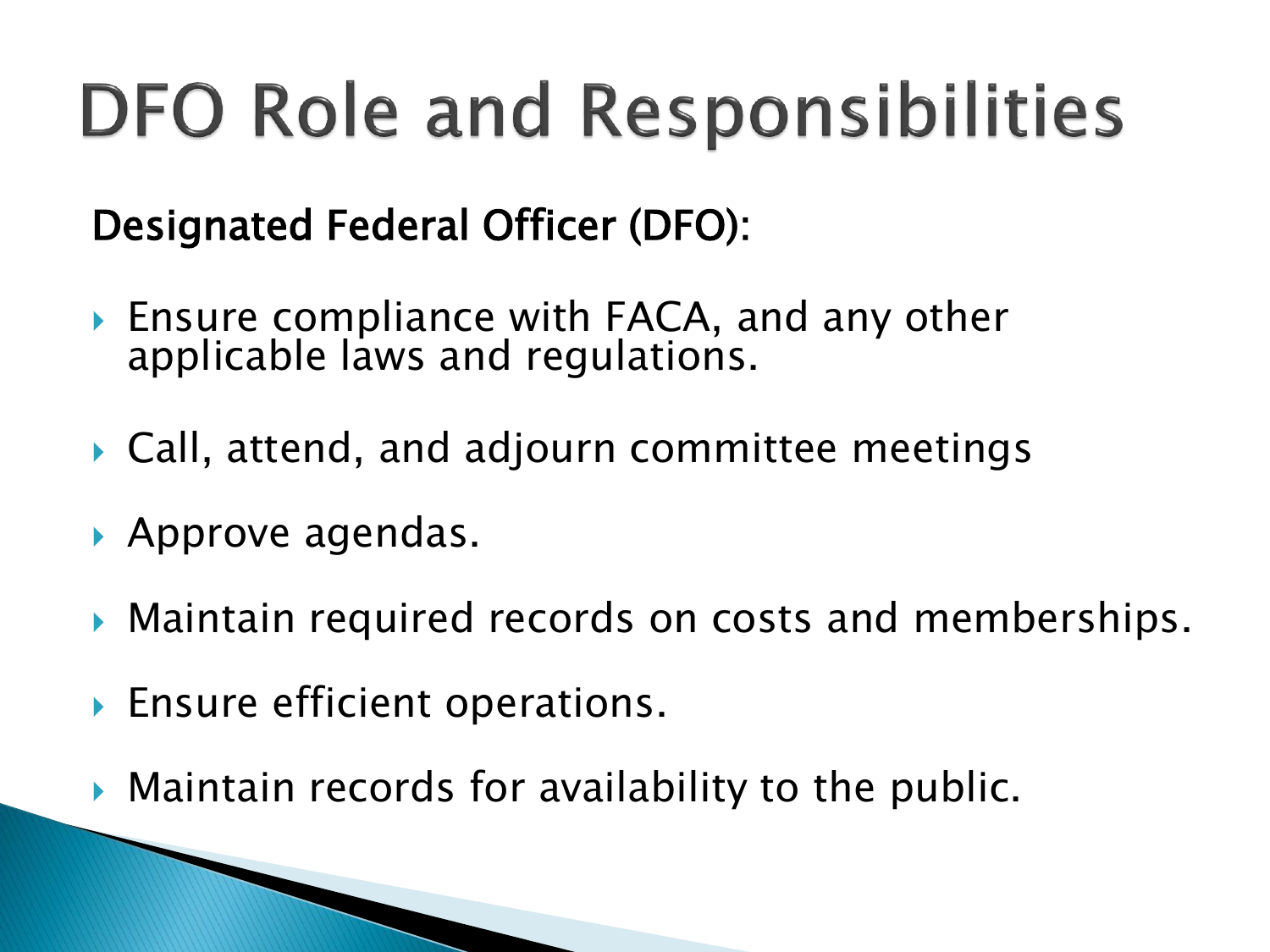### **USDA Advisory Committee** Memberships

- Memberships must be "fairly balanced" with regard to points of view represented and the functions to be performed.
- Anyone can nominate someone for advisory committee membership.
- ▶ Three types: Special Government Employees (SGEs), Representatives and Regular Government Employees
- ▶ Representatives' serve to represent official policies/views of a given sector ◦ No requirement to file financial disclosure forms (450's)

**The Communication of the Communication** 

▶ SGE annual ethics training is required and must complete the OGC-450.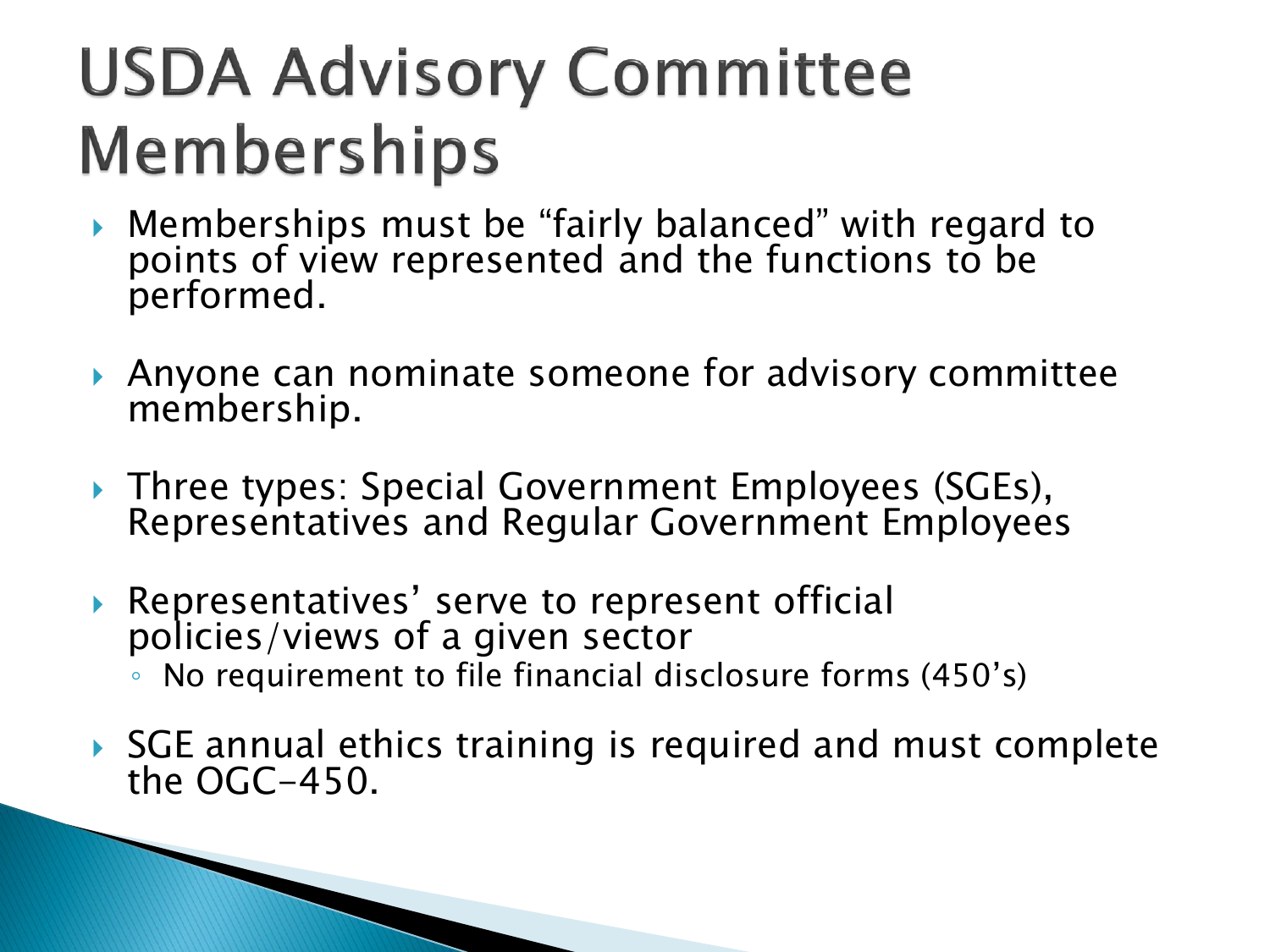## **Nominations & Appointments**

- Agency officials, members of Congress, the general public, professional societies, current and former committee members may nominate potential candidates for membership on an advisory committee.
- Selection of committee members is made based on the FACA's requirements and the potential member's background and qualifications.
- ▶ Final selections are made by the President, the Secretary, or other heads of departments or agencies.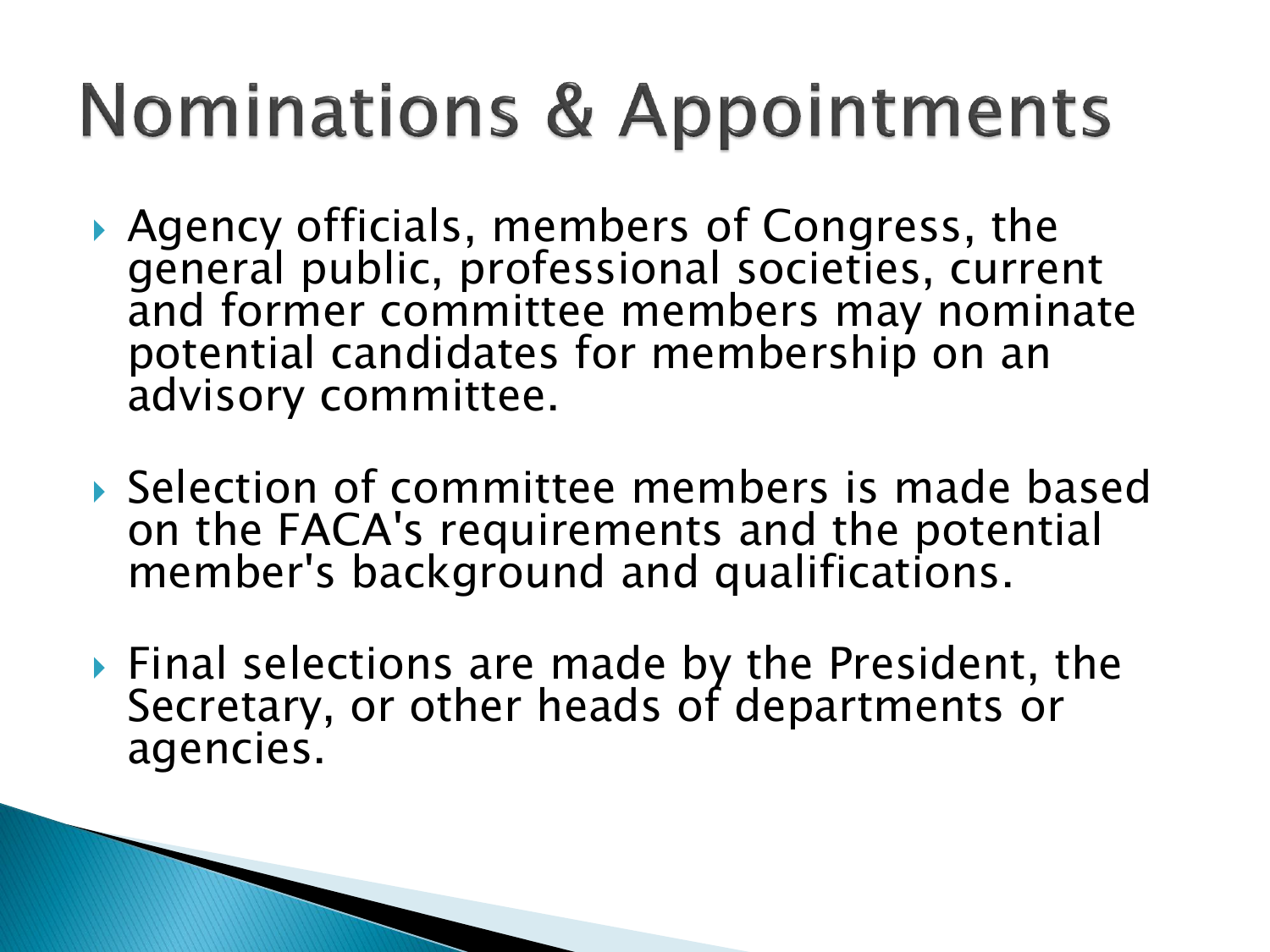#### **Submit a Nomination for Advisory Committee Membership**

- ▶ USDA is seeking nominations for a lot of its committees.
- ▶ USDA has over 150 advisory committees (FACA and non-FACA) with at least 4,000 opportunities to serve. These memberships are routinely available as the term of each membership expires.
- Interests range of professionals including scientists, representatives of interest groups, educators, and business leaders.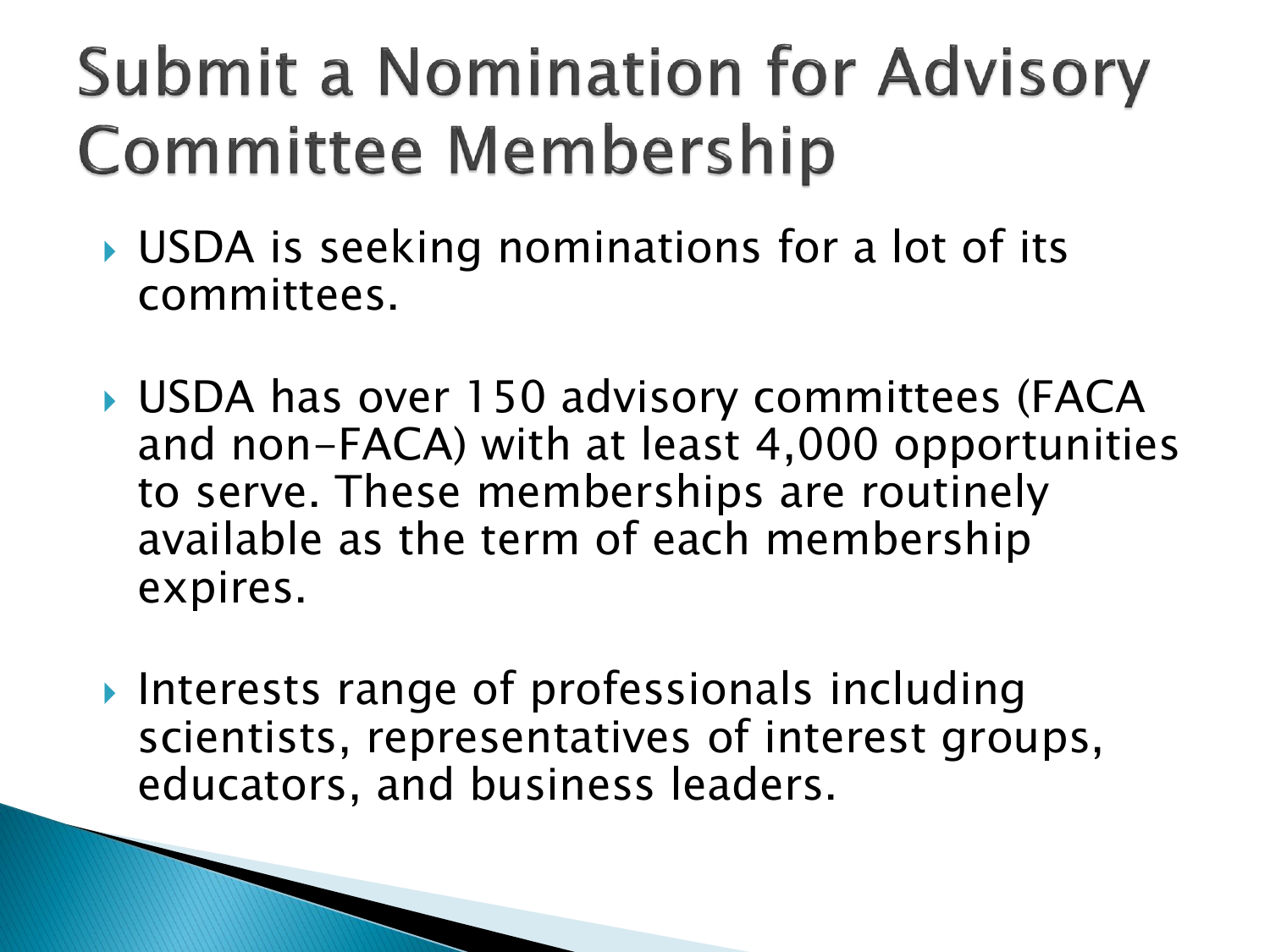### **Submit a Nomination for Advisory Committee Membership (cont.)**

- ▶ Candidates who wish to be considered for any committee should submit an application (AD-755 https://www.ocio.usda.gov/document/ad-[755\) for Advisory Committee Membership and](https://www.ocio.usda.gov/document/ad-755)  resume to the Secretary of Agriculture. Cover letters should be addressed to the Secretary of Agriculture.
- All nomination materials should be mailed in a single and complete package to:

Sonny Perdue, Secretary U.S. Department of Agriculture, 1400 Independence Avenue, S.W. Washington, DC, 20250

**The Company of Company**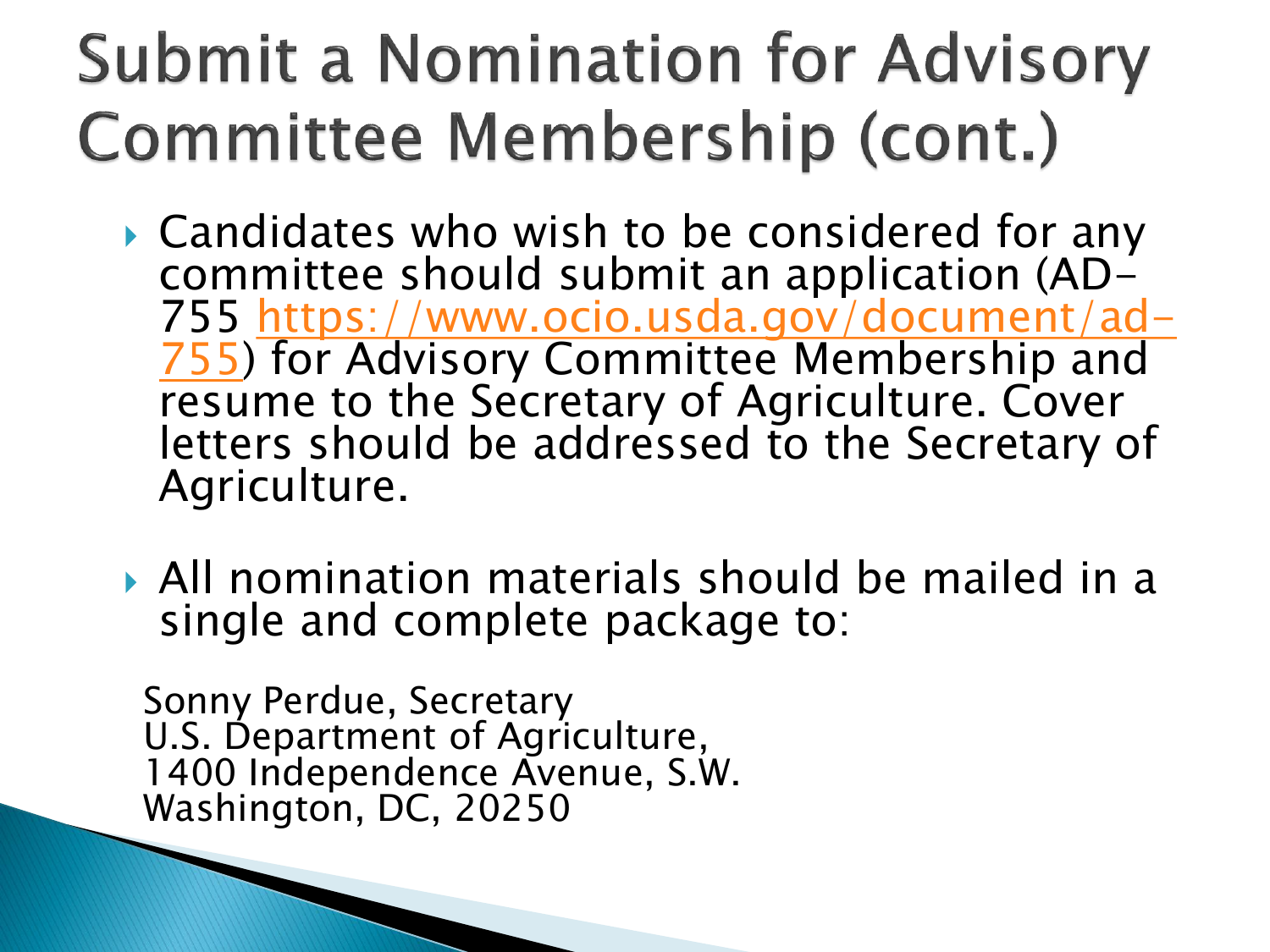## **Contact info:**

For more information about USDA's Advisory Committees; See the Federal Advisory Committee Act (FACA) database [facadatabase.gov.](http://www.facadatabase.gov/)

Contact Information:

Committee Management Officer, Cikena Reid Email: [cikena.reid@osec.usda.gov](mailto:cikena.reid@osec.usda.gov)

> White House Liaison Office 14th and Independence, SW Whitten Bldg. 540-A Washington, D.C. 20250 Phone: 202-720-2406